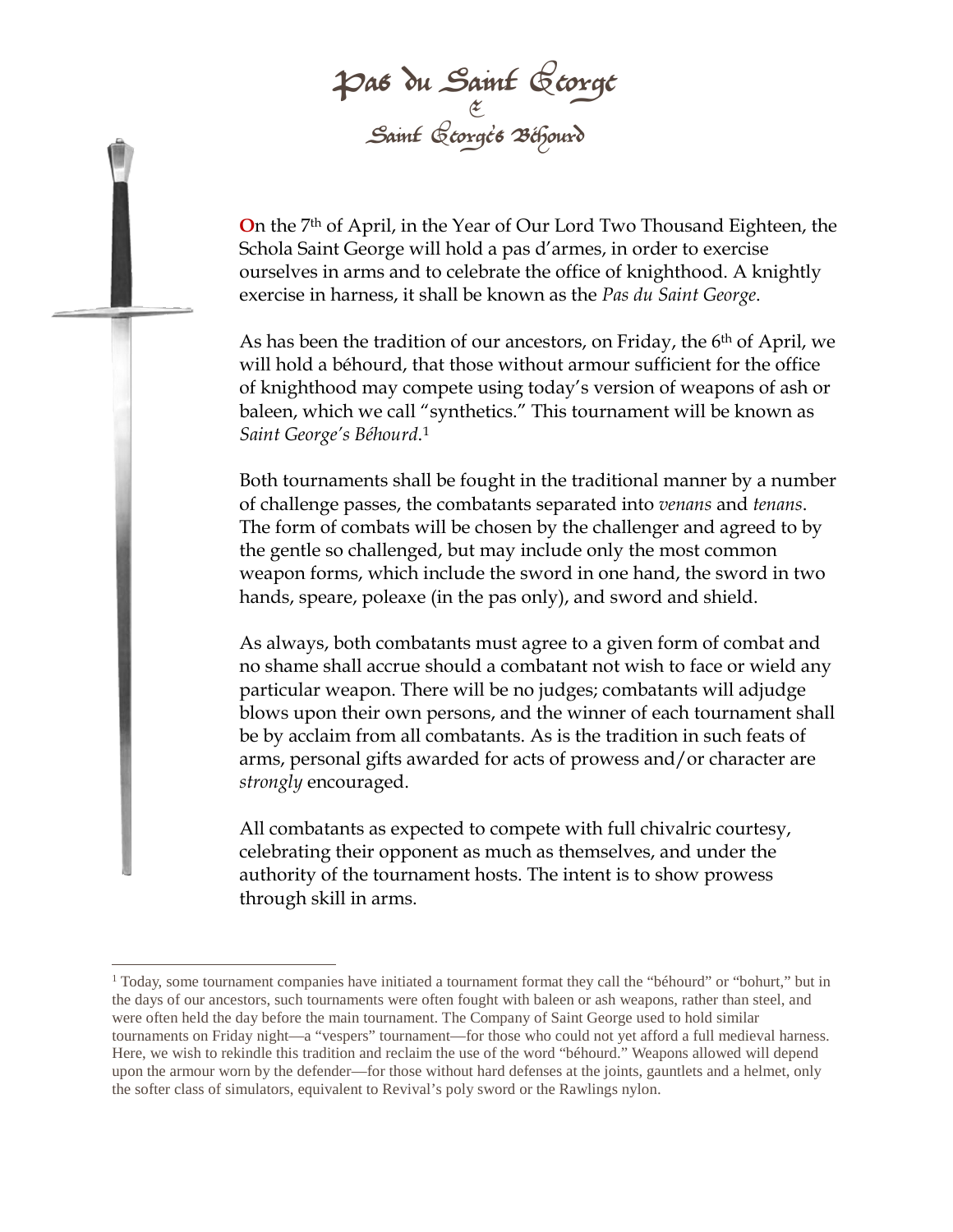## ITEMS PERTAINING TO *Saint George's Béhourd*

**First**, Saint George's Béhourd shall begin at 3pm on Friday, the Sixth of Aprille.

**Second,** all combatants shall be lightly armyd at their pleasure, but are advised to avail themselves at least of an arming cotte, padded gauntlets for the hands, and at least light head protection, commonly known as a reinforced "mask". Helmets and gauntlets are strongly recommended. Only weapons equivalent to "Rawlings" or "Revival's" poly sword or spears may be used; heavier weapons may be selected if both combatants are protected at the joints by rigid protection. Authentic medieval appearance is *strongly* encouraged.

**Third**, combats will be made by touching an escutcheon upon a **Tree of Shields**. The **escutcheon argent will signify counted blows thrown**, a form which emphasizes precision. The **escutcheon purpur will signify counted blows received,** in the number of 1, 3 or 5, a form which emphasizes the traditional "myriad blows" method recounted in romance and chronicle. The **escutcheon rouge will reflect blows according to armour as worn**, while the **escutcheon sable will signify a fight to "satisfaction."** Each combatant may only choose this form of combat one time during the course of the tournament.

**Fourth**, a **marshall** will closely observe all fights, but will only cast the baton stopping the fight, saying, "gentles you have done enough" if the fight seems, in his sole judgement, out of control or breaching reasonable safety.

**Fifth**, the numbers of the day's passes will be **four**, with one intermezzi and an opening melee. The melee will be fought with sword in one hand only, to the number of three counted blows received.

**Sixth, edge and point of the weapon only may be used in this format**. Those using the *lanze* or spear may only use the point for thrusting, and may not strike with the haft except to a helmet-protected head or to a gauntlet-protected hand. The intent is to emphasize *zogho largo* or *zogho stretto* weapon skill, rather than grappling. Blows must be sufficiently powered—this is not a game of "tag," but excessive force to unarmoured or lightly armoured locations must be avoided. Control is important in the béhourd.

Seventh, full body targeting will be used. Blows will not be "acted out" but will be called by the gentle struck. Combatants are responsible for knowing how many blows have been struck against them.

**Eighth**, **open-handed pushes and strikes are allowed**, but **prese must be limited to a single hand only**. Weapons and shields may be grabbed. Throws, and prese may only be made between combatants who have agreed in advance that such grapples are allowed, signified by the wearing of a **purple ribbon.[2](#page-1-0)**

**Ninth**, for fights "as armour worn," strikes to unarmoured locations are considered wounding – 3 wounds ends the fight—while strikes or thrusts to an open or mesh-defended face, neck or armpit end the fight immediately. Strong thrusts against mail may end the fight if they are made to the torso, neck or face. Unusually heavy gambesons may be considered equivalent to mail.

**Tenth,** for fights "to satisfaction," the combatant in their judgment, according generosity to their opponent, must determine when they have lost the fight. Note that courtesy dictates fights cannot go on indefinitely.

<span id="page-1-0"></span><sup>2</sup> Combatants are responsible for providing their own ribbon.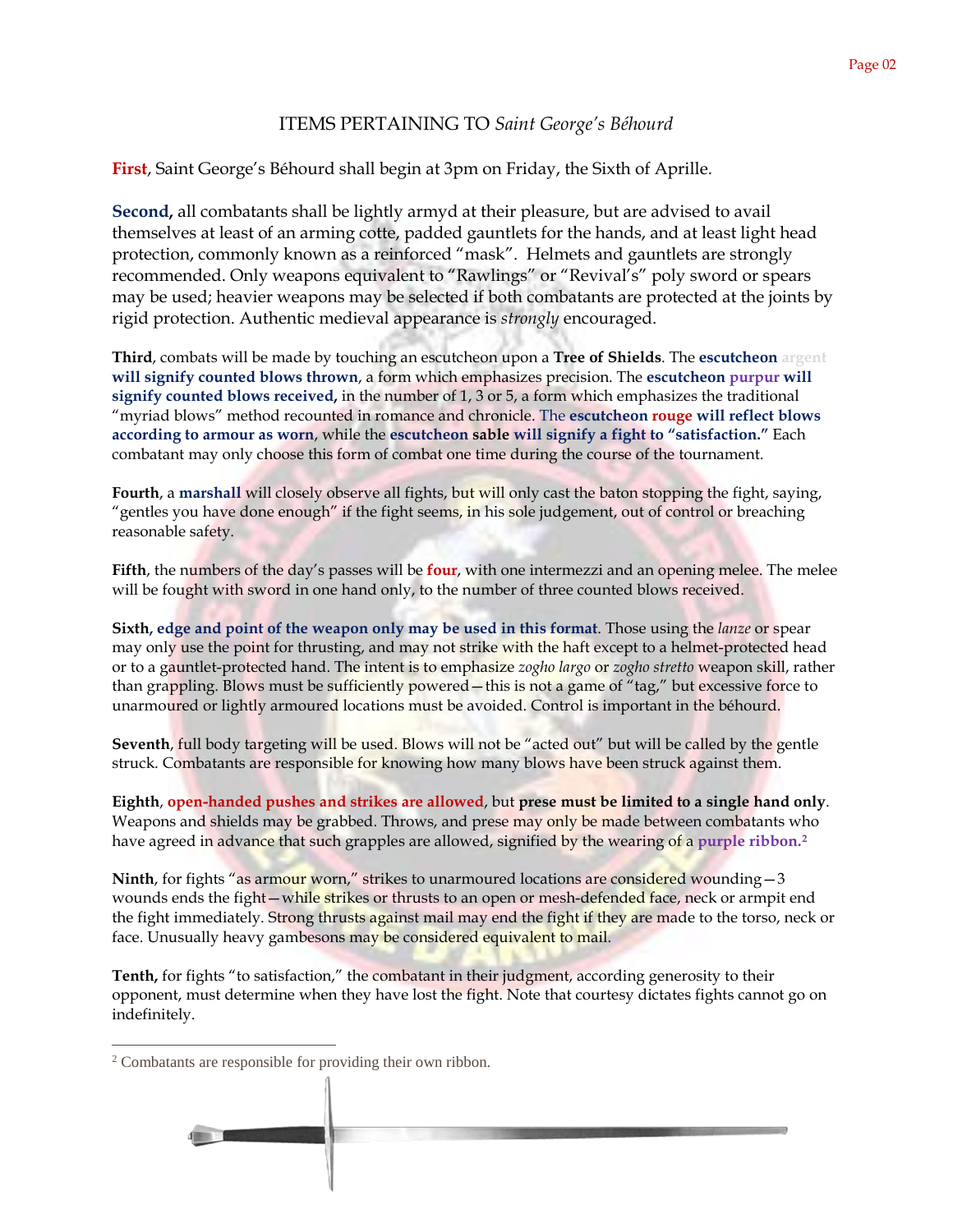## ITEMS PERTAINING TO *Pas d'Armes du Saint George*

**First**, the Pas du Saint Georges shall begin at 1pm on Saturday, the Seventh of Aprille.

**Second,** all combatants shall be armyd at their pleasure, but they must bear themselves in a medieval harness. At a minimum, combatants must wear a stout helmet—segmented occulars are strongly recommended but not required<sup>3</sup> — neck protection such that a point will not easily find its way to the face or head, armour for the torso, elbows, shoulders, knees, and groin. Hands must be protected by metal or *cuirboille* gauntlets. Rebated steel or synthetic swords, rubber poleaxes and spears may be used, as well as shields. High quality, well maintained equipment shall be strongly encouraged as it shows respect to the other combatants, to the tournament host. Pennants and heraldic display is expected. A **red ribbon will signify willingness to fight with rebated weapons** (rather than synthetics) while **purple indicates a willingness to grapple** (though this must be agreed upon in each fight).

**Third**, there will be several intermezzi bohurts; the last two passes are open for combatants without full harness and may be fought with béhourd-style weapons. Therefore, a combatant without full harness may participate in the intermezzi and the last two passes.<sup>[4](#page-2-1)</sup>

**Fourth**, combats will be made by touching an escutcheon upon a **Tree of Shields**. The **escutcheon argent will signify counted blows thrown**, a form which emphasizes precision. The **escutcheon vert will signify counted blows received,** in the number of 1, 3 or 5, a form which emphasizes the traditional "myriad blows" method recounted in romance and chronicle. The **escutcheon rouge will reflect blows according to armour as worn**, while the **escutcheon sable will signify a fight to "satisfaction."** Each combatant may only choose this form of combat one time during the course of the tournament. A barrier will be available for combatants who wish it.

**Fourth**, a **marshall** will closely observe all fights, but will only cast the baton stopping the fight, saying, "gentles you have done enough" if the fight seems, in his sole judgement, out of control or breaching reasonable safety.

**Fifth**, the numbers of the day's passes will be **five**, with several intermezzi (to be announced on the day of the tournament), and an opening melee fought with sword in one hand only, to the number of three counted blows received.

**Sixth, the whole weapon may be used**, including the haft of spears and poleaxes, though the striking with shields has been disallowed. Steel weapons shall have rounded tips and rebated edges. All strikes are counted, including "doppio"s or double strikes.[5](#page-2-2) Fights ended on a double are **not** refought.

<span id="page-2-2"></span> $5$  A blow that begins before or within the same rhythm of a "phrase" of blows is considered to be valid, even if it lands after the combatant has been struck. Combatants are strongly advised to maintain cover during their strikes— "double-strikes" signal a mutual fail, and win little renown.



<span id="page-2-0"></span><sup>&</sup>lt;sup>3</sup> Grilles are specifically disallowed, unless they are enhanced with mesh. Pierced or mesh visors will be considered an "open face" for the purposes of the tournament.<br><sup>4</sup> Combatants are expected to supply their own red and/or purple ribbons. A single black ribbon will be

<span id="page-2-1"></span>**provided** and can be "spent" once per day for a fight "to satisfaction". Only the challenger must spend his/her ribbon.